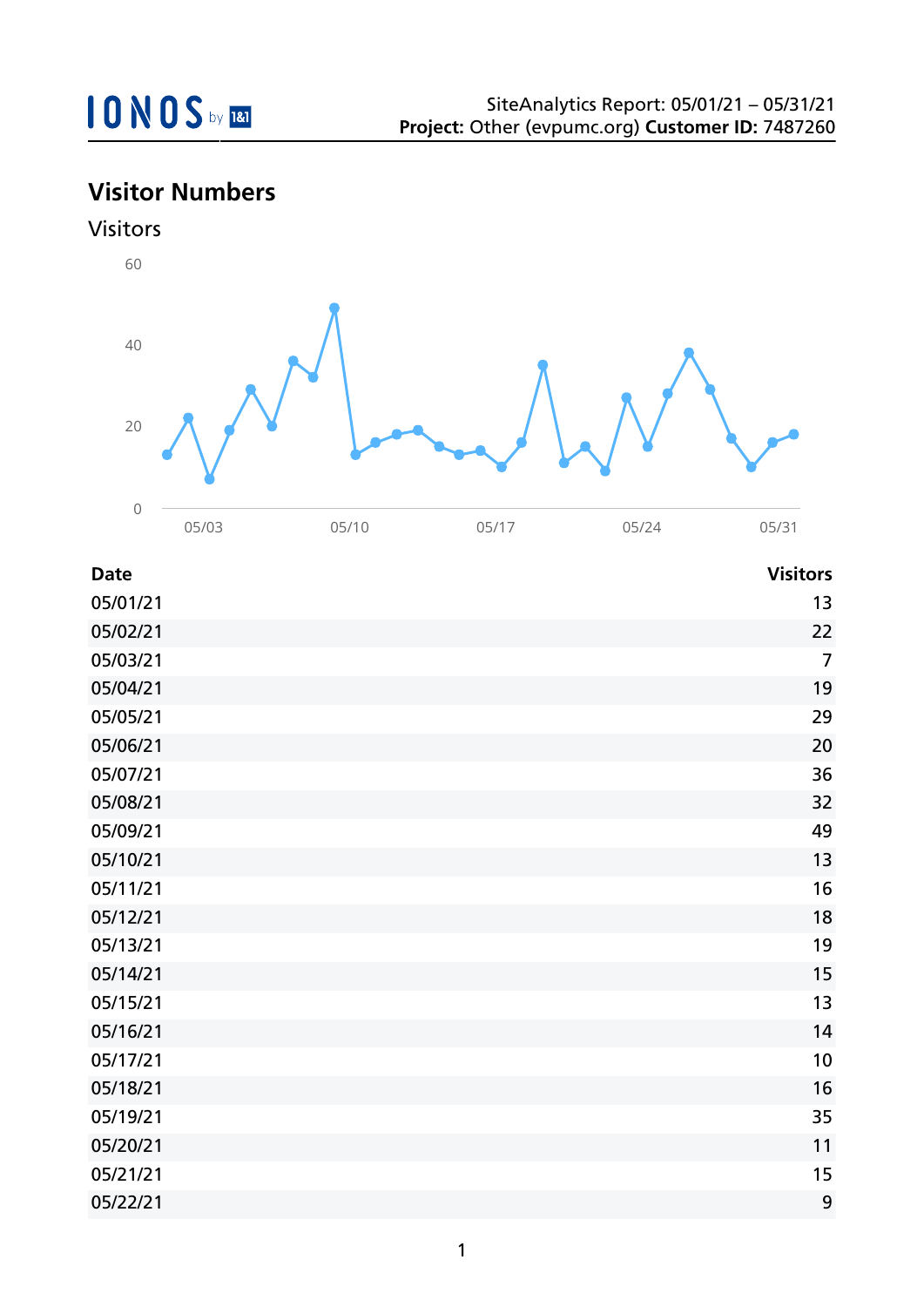| <b>Date</b>  | <b>Visitors</b> |
|--------------|-----------------|
| 05/23/21     | 27              |
| 05/24/21     | 15              |
| 05/25/21     | 28              |
| 05/26/21     | 38              |
| 05/27/21     | 29              |
| 05/28/21     | 17              |
| 05/29/21     | 10              |
| 05/30/21     | 16              |
| 05/31/21     | 18              |
| <b>Total</b> | 629             |

## Sessions



| <b>Date</b> | <b>Sessions</b> |
|-------------|-----------------|
| 05/01/21    | 13              |
| 05/02/21    | 23              |
| 05/03/21    | $\overline{7}$  |
| 05/04/21    | 29              |
| 05/05/21    | 29              |
| 05/06/21    | 20              |
| 05/07/21    | 38              |
| 05/08/21    | 33              |
| 05/09/21    | 50              |
| 05/10/21    | 14              |
| 05/11/21    | 17              |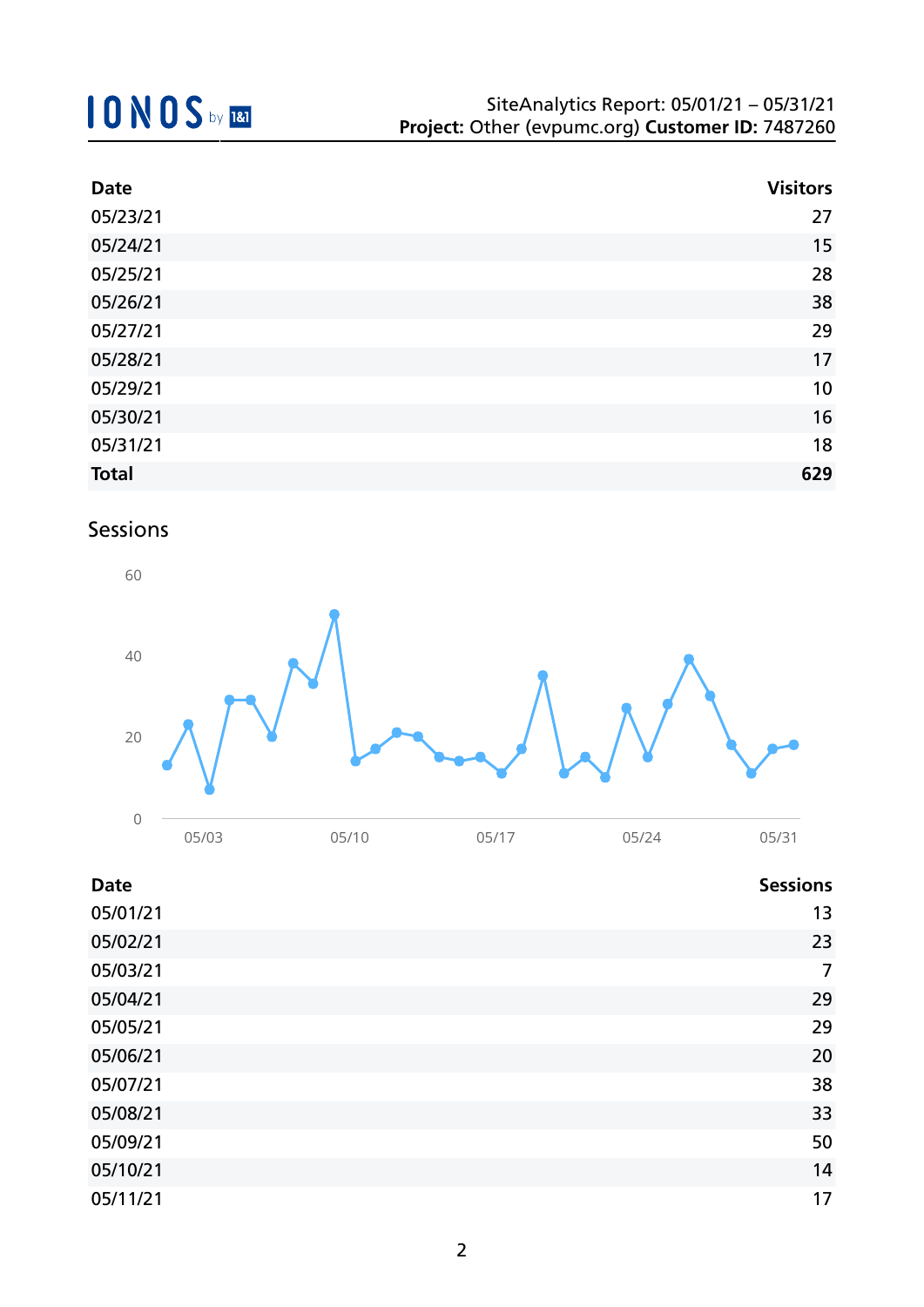| <b>Date</b>  | <b>Sessions</b> |
|--------------|-----------------|
| 05/12/21     | 21              |
| 05/13/21     | 20              |
| 05/14/21     | 15              |
| 05/15/21     | 14              |
| 05/16/21     | 15              |
| 05/17/21     | 11              |
| 05/18/21     | 17              |
| 05/19/21     | 35              |
| 05/20/21     | 11              |
| 05/21/21     | 15              |
| 05/22/21     | 10              |
| 05/23/21     | 27              |
| 05/24/21     | 15              |
| 05/25/21     | 28              |
| 05/26/21     | 39              |
| 05/27/21     | 30              |
| 05/28/21     | 18              |
| 05/29/21     | 11              |
| 05/30/21     | 17              |
| 05/31/21     | 18              |
| <b>Total</b> | 660             |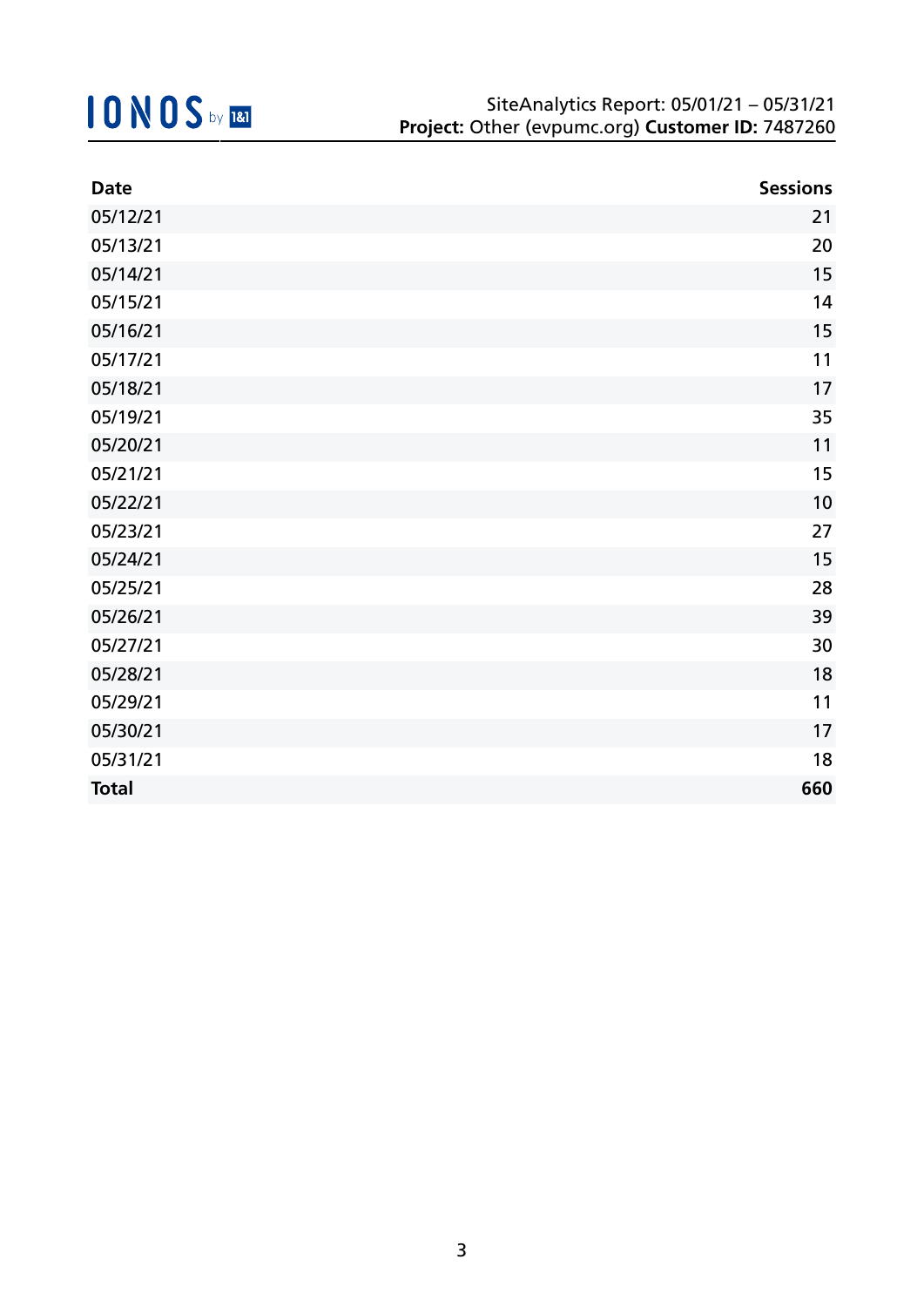## Search Engine Robots



| <b>Search Engine Robots</b> | <b>Sessions</b> | Percentage |
|-----------------------------|-----------------|------------|
| ZoominfoBot                 | 3,573           | 60.42%     |
| SiteLockSpider              | 806             | 13.63%     |
| <b>PetalBot mobile</b>      | 335             | 5.66%      |
| Sogou web spider/4.0        | 311             | 5.26%      |
| bingbot/2.0                 | 196             | 3.31%      |
| AhrefsBot/7.0               | 195             | 3.30%      |
| SemrushBot/7~bl             | 74              | 1.25%      |
| Googlebot/2.1               | 50              | 0.85%      |
| LightspeedSystemsCrawler    | 42              | 0.71%      |
| <b>SEOkicks</b>             | 31              | 0.52%      |
| panscient.com               | 31              | 0.52%      |
| Barkrowler/0.9              | 30              | 0.51%      |
| MJ12bot/v1.4.8              | 30              | 0.51%      |
| 360Spider                   | 29              | 0.49%      |
| Googlebot-Mobile            | 29              | 0.49%      |
| MegaIndex.ru/2.0            | 27              | 0.46%      |
| Applebot/0.1                | 21              | 0.36%      |
| YandexBot/3.0               | 18              | 0.30%      |
| rc-crawler                  | 17              | 0.29%      |
| DuckDuckGo-Favicons-Bot/1.0 | 10              | 0.17%      |
| <b>MixrankBot</b>           | 10              | 0.17%      |
| SeznamBot/3.2               | 8               | 0.14%      |
| CCBot/2.0                   | 6               | 0.10%      |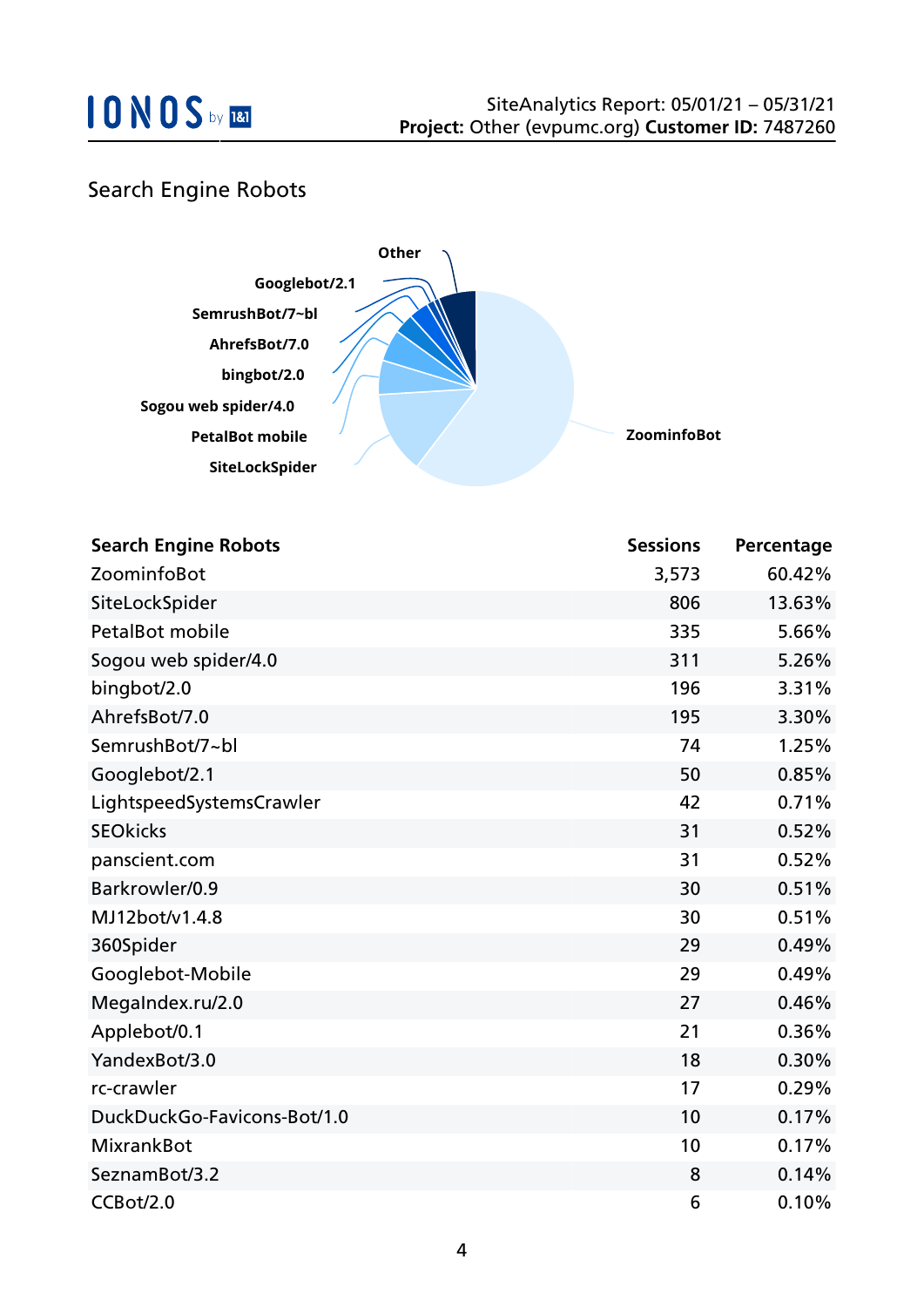| <b>Search Engine Robots</b> | <b>Sessions</b> | Percentage |
|-----------------------------|-----------------|------------|
| WikiDo/1.1                  | 5               | 0.08%      |
| ltx71                       | 5               | 0.08%      |
| Mail.RU_Bot/2.0             | 3               | 0.05%      |
| MojeekBot/0.10              | 3               | 0.05%      |
| Baiduspider/2.0             | $\overline{2}$  | 0.03%      |
| <b>Bytespider</b>           | $\overline{2}$  | 0.03%      |
| Chrome-Lighthouse           | $\overline{2}$  | 0.03%      |
| DF Bot 1.0                  | $\overline{2}$  | 0.03%      |
| Google-Read-Aloud           | $\overline{2}$  | 0.03%      |
| Adsbot/3.1                  | 1               | 0.02%      |
| BW/1.1                      | 1               | 0.02%      |
| Dataprovider                | 1               | 0.02%      |
| Mail.RU_Bot/Favicons/2.0    | 1               | 0.02%      |
| WbSrch/1.2                  | 1               | 0.02%      |
| Yahoo! Slurp                | 1               | 0.02%      |
| fake Bingbot                | 1               | 0.02%      |
| rogerbot/1.2                | 1               | 0.02%      |
| serpstatbot/1.0             | 1               | 0.02%      |
| <b>Total</b>                | 5,914           | 100.00%    |

## **Page Analysis**

## Most Frequently Visited Pages

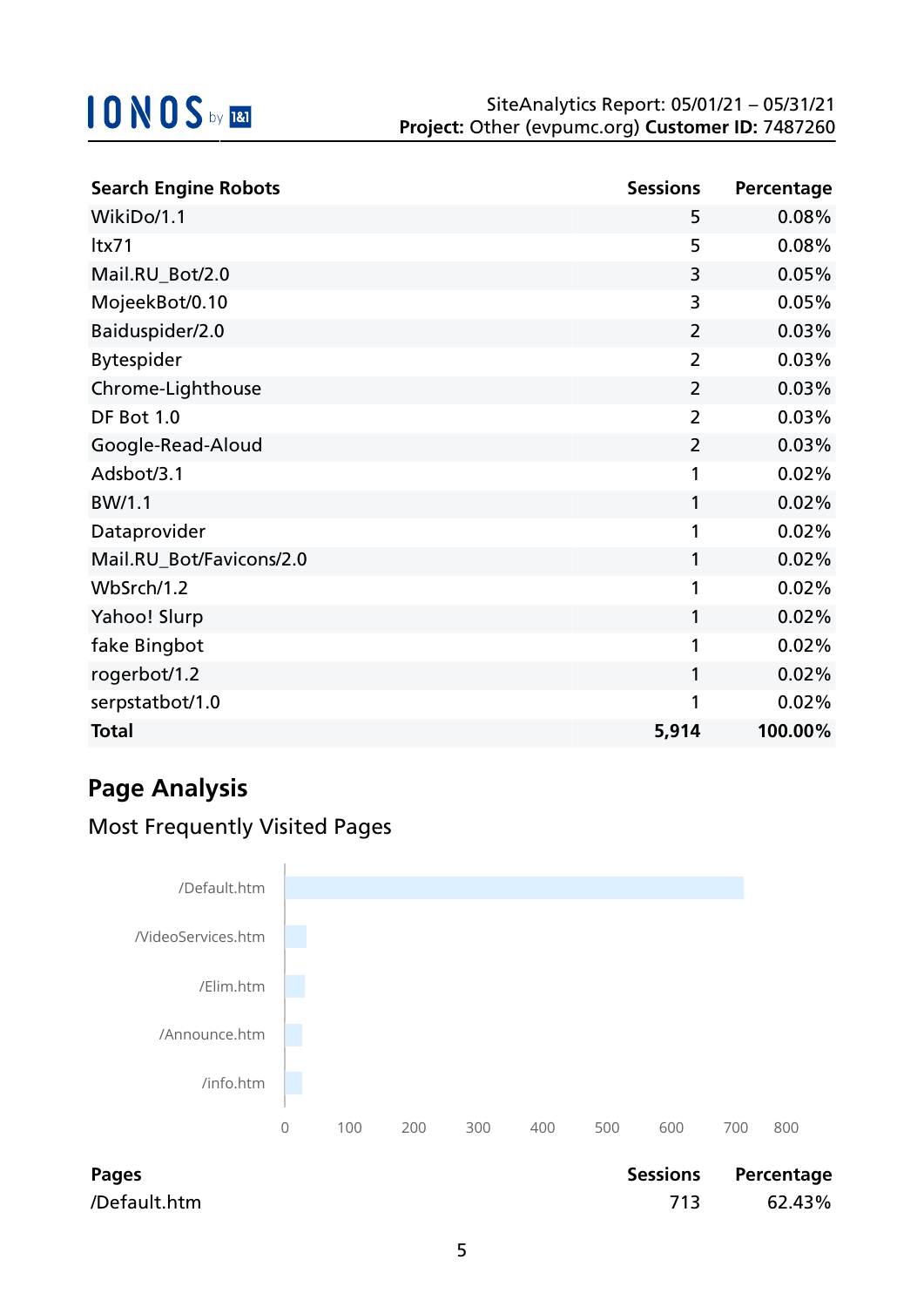| <b>Pages</b>             | <b>Sessions</b> | Percentage |
|--------------------------|-----------------|------------|
| <b>NideoServices.htm</b> | 36              | 3.15%      |
| /Elim.htm                | 34              | 2.98%      |
| /Announce.htm            | 29              | 2.54%      |
| /info.htm                | 28              | 2.45%      |
| /NewsLetterIdx.htm       | 24              | 2.10%      |
| /Offerings.htm           | 23              | 2.01%      |
| /Calendar.htm            | 22              | 1.93%      |
| /Sermons.htm             | 22              | 1.93%      |
| <b>Morship.htm</b>       | 22              | 1.93%      |
| /Believe.htm             | 21              | 1.84%      |
| Nideo.htm                | 21              | 1.84%      |
| /Stats.htm               | 20              | 1.75%      |
| /web_links.htm           | 20              | 1.75%      |
| /M-Statement.htm         | 18              | 1.58%      |
| /St_Johns.htm            | 18              | 1.58%      |
| /CalendarOld.htm         | 7               | 0.61%      |
| /Elim-HISTORY.htm        | $\overline{7}$  | 0.61%      |
| /StJohns_M-Statement.htm | 7               | 0.61%      |
| /St_Johns-HISTORY.htm    | $\overline{7}$  | 0.61%      |
| /valley_views0913.htm    | 7               | 0.61%      |
| /Elim_M-Statement.htm    | 6               | 0.53%      |
| /missions.htm            | 6               | 0.53%      |
| /valley_views0813.htm    | 6               | 0.53%      |
| /valley_views1013.htm    | 6               | 0.53%      |
| /valley_views1113.htm    | 6               | 0.53%      |
| /Bulletins-old.htm       | $\overline{2}$  | 0.18%      |
| /Bulletins.htm           | $\overline{2}$  | 0.18%      |
| /test.htm                | $\overline{2}$  | 0.18%      |
| <b>Total</b>             | 1,142           | 100.00%    |

## Keywords

No data is available for this report during the current time period.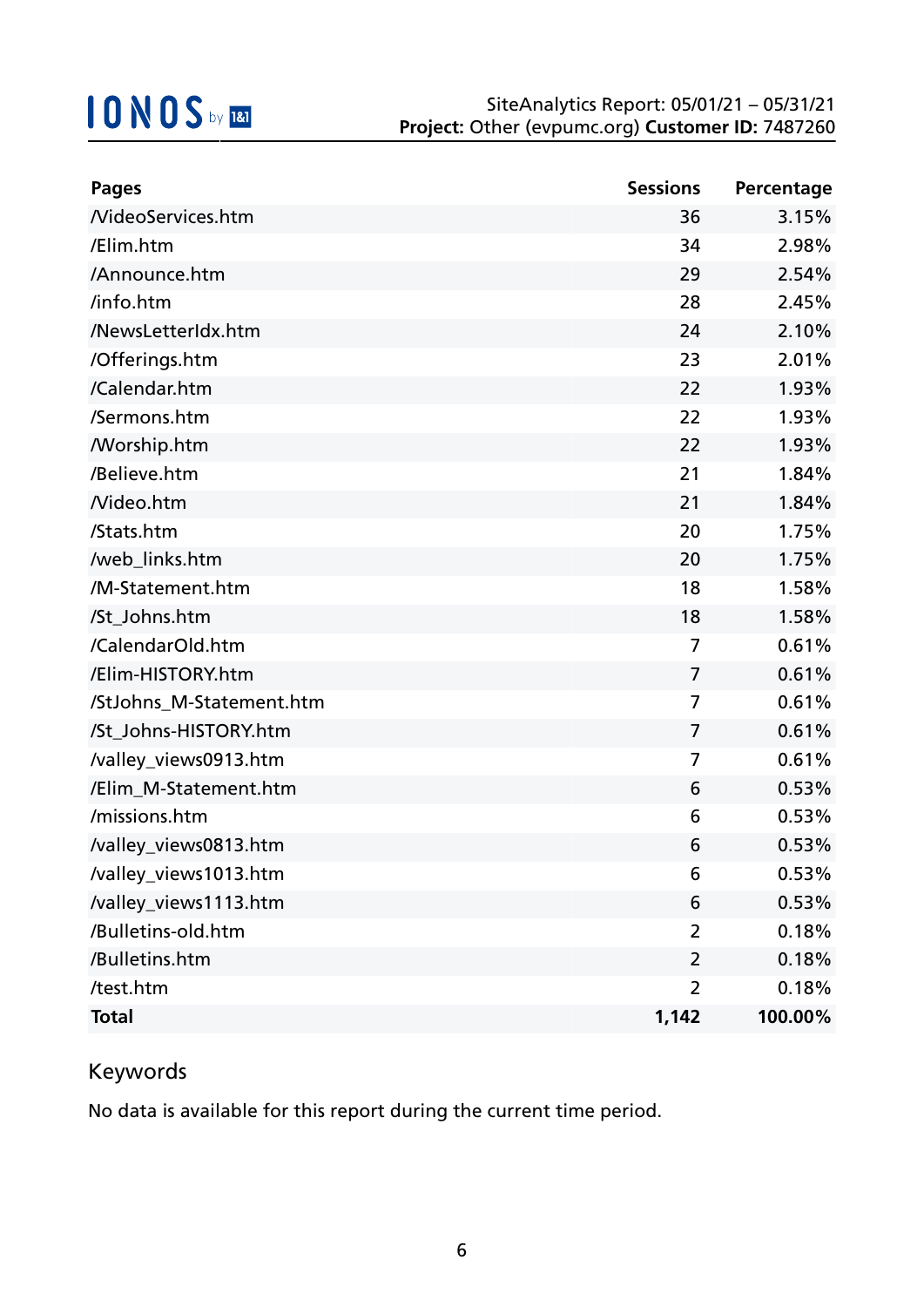## Referring Pages



| <b>Pages</b>                                                                                                                                                                                  | <b>Sessions</b> |
|-----------------------------------------------------------------------------------------------------------------------------------------------------------------------------------------------|-----------------|
| http://google.com/url                                                                                                                                                                         | 31              |
| https://google.com/                                                                                                                                                                           | 22              |
| http://baidu.com/                                                                                                                                                                             | 14              |
| https://google.com                                                                                                                                                                            | 10              |
| http://flalib.org                                                                                                                                                                             | $\overline{4}$  |
| http://google.com/                                                                                                                                                                            | 3               |
| http://sogou.com/web                                                                                                                                                                          | 3               |
| https://bing.com/                                                                                                                                                                             | $\overline{2}$  |
| https://facebook.com/                                                                                                                                                                         | $\overline{2}$  |
| http://hijgvb.fineblog.top/                                                                                                                                                                   |                 |
| http://jtdjd.myra.top/                                                                                                                                                                        |                 |
| http://l.facebook.com/l.php                                                                                                                                                                   |                 |
| https://duckduckgo.com/                                                                                                                                                                       |                 |
| https://google.com/search                                                                                                                                                                     |                 |
| https://m.baidu.com/                                                                                                                                                                          |                 |
| https://r.search.yahoo.com/_ylt=AwrE1xo8CZdgdnwAVgFx.9w4;_ylu=Y<br>29sbwNiZjEEcG9zAzEEdnRpZAMEc2VjA3Ny/RV=2/RE=1620539836/RO=<br>10/RU=http://evpumc.org//RK=2/RS=Yk2Z6RCdNWOpJE_niQPIFqPaoOs |                 |
| https://sucuri.net                                                                                                                                                                            |                 |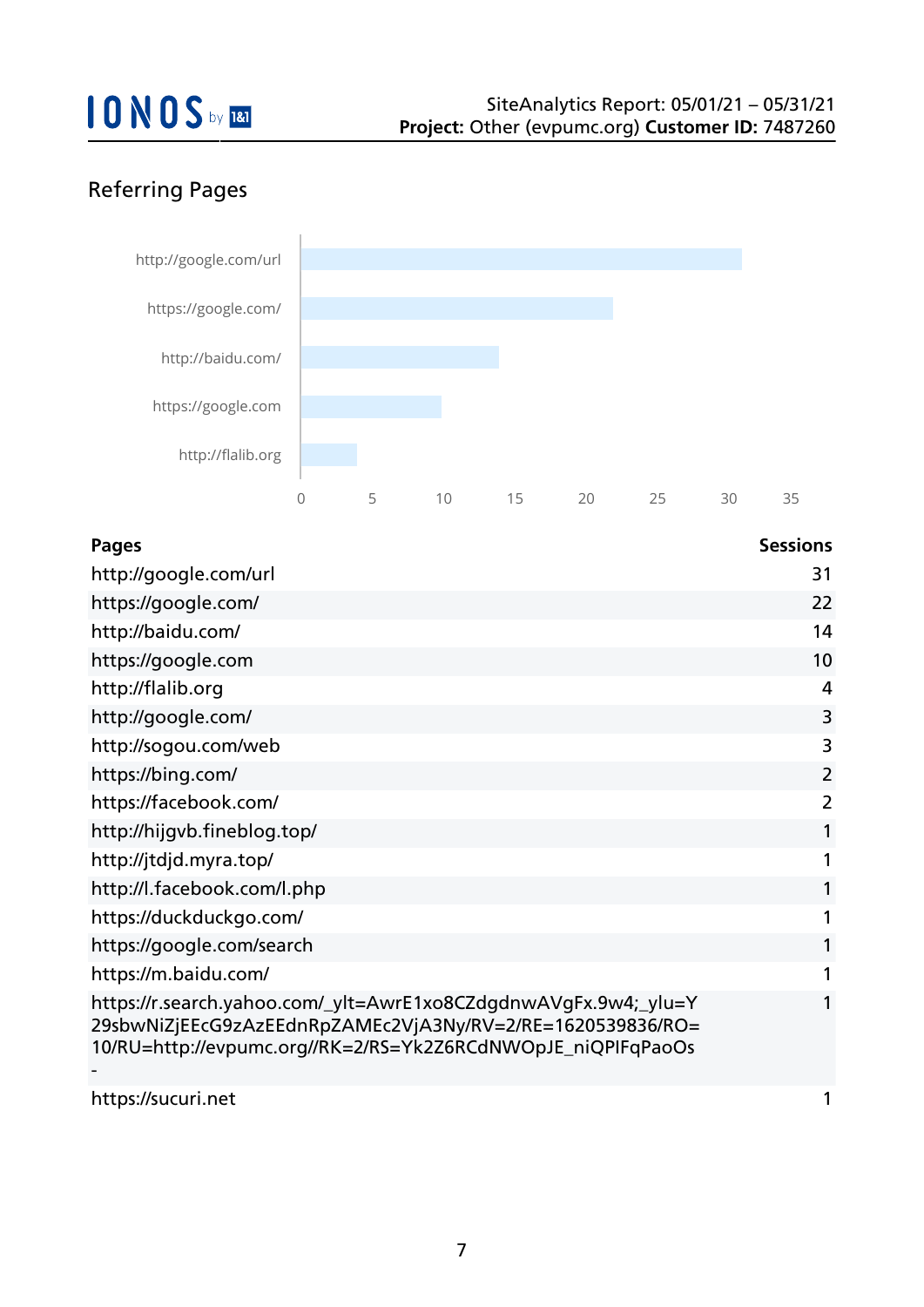

## **Browsers & Systems**

Browsers



| <b>Browsers</b>         | <b>Sessions</b> | Percentage |
|-------------------------|-----------------|------------|
| Chrome                  | 336             | 50.91%     |
| Firefox                 | 81              | 12.27%     |
| IE                      | 38              | 5.76%      |
| Python-requests         | 21              | 3.18%      |
| Safari mobile           | 21              | 3.18%      |
| Microsoft Edge          | 16              | 2.42%      |
| DingTalk Mobile App     | 14              | 2.12%      |
| Android webview         | 9               | 1.36%      |
| Opera                   | 9               | 1.36%      |
| Go http package         | $\overline{7}$  | 1.06%      |
| Safari                  | $\overline{7}$  | 1.06%      |
| <b>Chrome Mobile</b>    | 6               | 0.91%      |
| Android browser         | 5               | 0.76%      |
| <b>Chrome Headless</b>  | 4               | 0.61%      |
| <b>GRequests</b>        | 4               | 0.61%      |
| <b>CURL</b>             | 3               | 0.45%      |
| <b>Baidu Search App</b> | $\overline{2}$  | 0.30%      |
| Apache-HttpClient       | 1               | 0.15%      |
| <b>Apple Mail</b>       | 1               | 0.15%      |
| Facebook App            | 1               | 0.15%      |
| Microsoft Edge mobile   | 1               | 0.15%      |
| Mozilla                 | 1               | 0.15%      |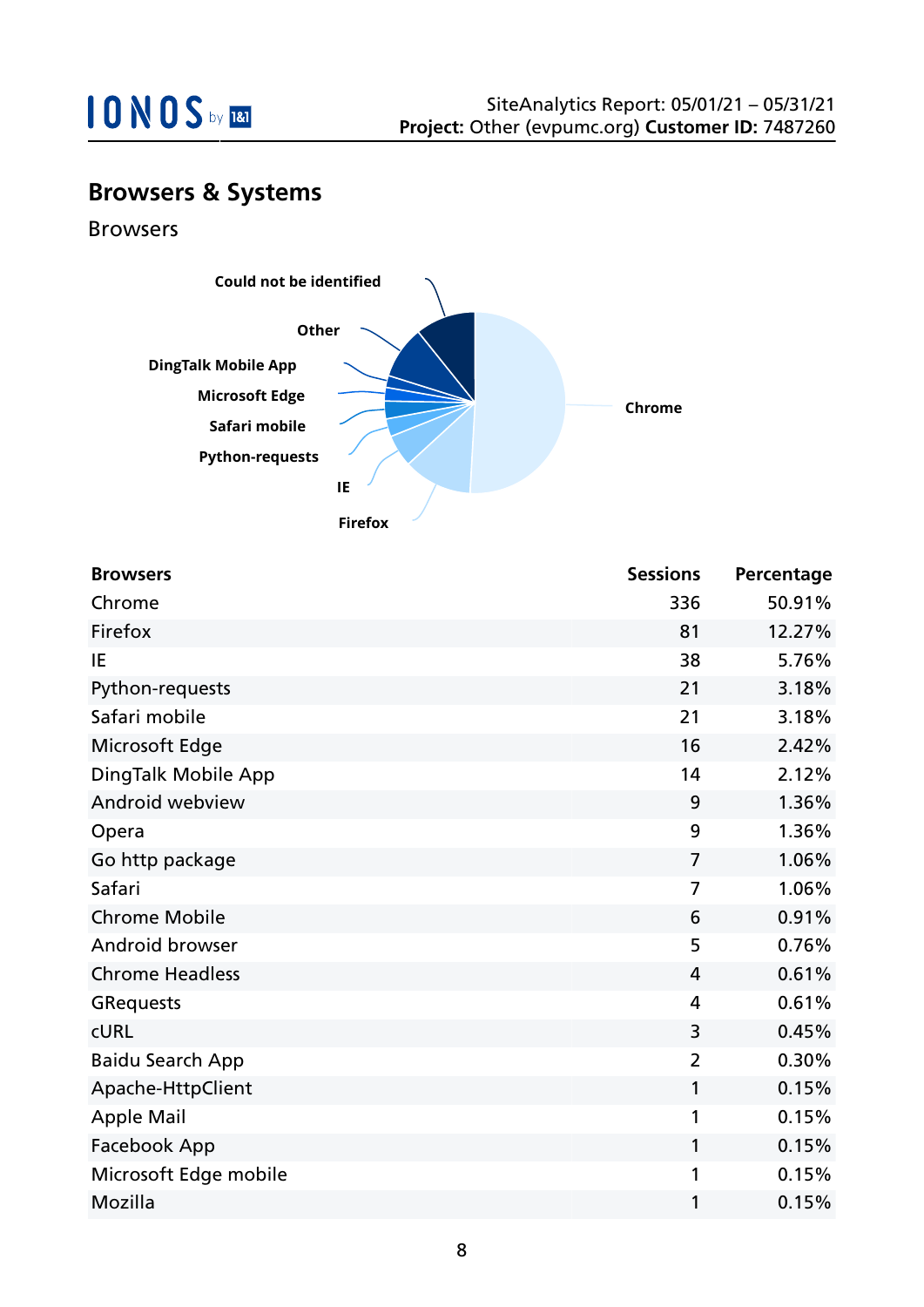| <b>Browsers</b>         | <b>Sessions</b> | Percentage |
|-------------------------|-----------------|------------|
| WinHTTP                 |                 | $0.15\%$   |
| Could not be identified | -71             | 10.76%     |
| <b>Total</b>            | 660             | 100.00%    |

## Operating Systems



| <b>Operating Systems</b> | <b>Sessions</b> | Percentage |
|--------------------------|-----------------|------------|
| Windows                  | 295             | 44.70%     |
| macOS                    | 99              | 15.00%     |
| Linux                    | 78              | 11.82%     |
| Android                  | 38              | 5.76%      |
| iOS                      | 23              | 3.48%      |
| OS X                     | 20              | 3.03%      |
| <b>JVM</b>               | 1               | 0.15%      |
| Could not be identified  | 106             | 16.06%     |
| <b>Total</b>             | 660             | 100.00%    |

## **Visitor Locations**

| Countries            |                 |            |
|----------------------|-----------------|------------|
| <b>Countries</b>     | <b>Sessions</b> | Percentage |
| <b>United States</b> | 324             | 49.09%     |
| Russia               | 77              | 11.67%     |
| Ireland              | 44              | 6.67%      |
| Germany              | 42              | 6.36%      |
| China                | 40              | 6.06%      |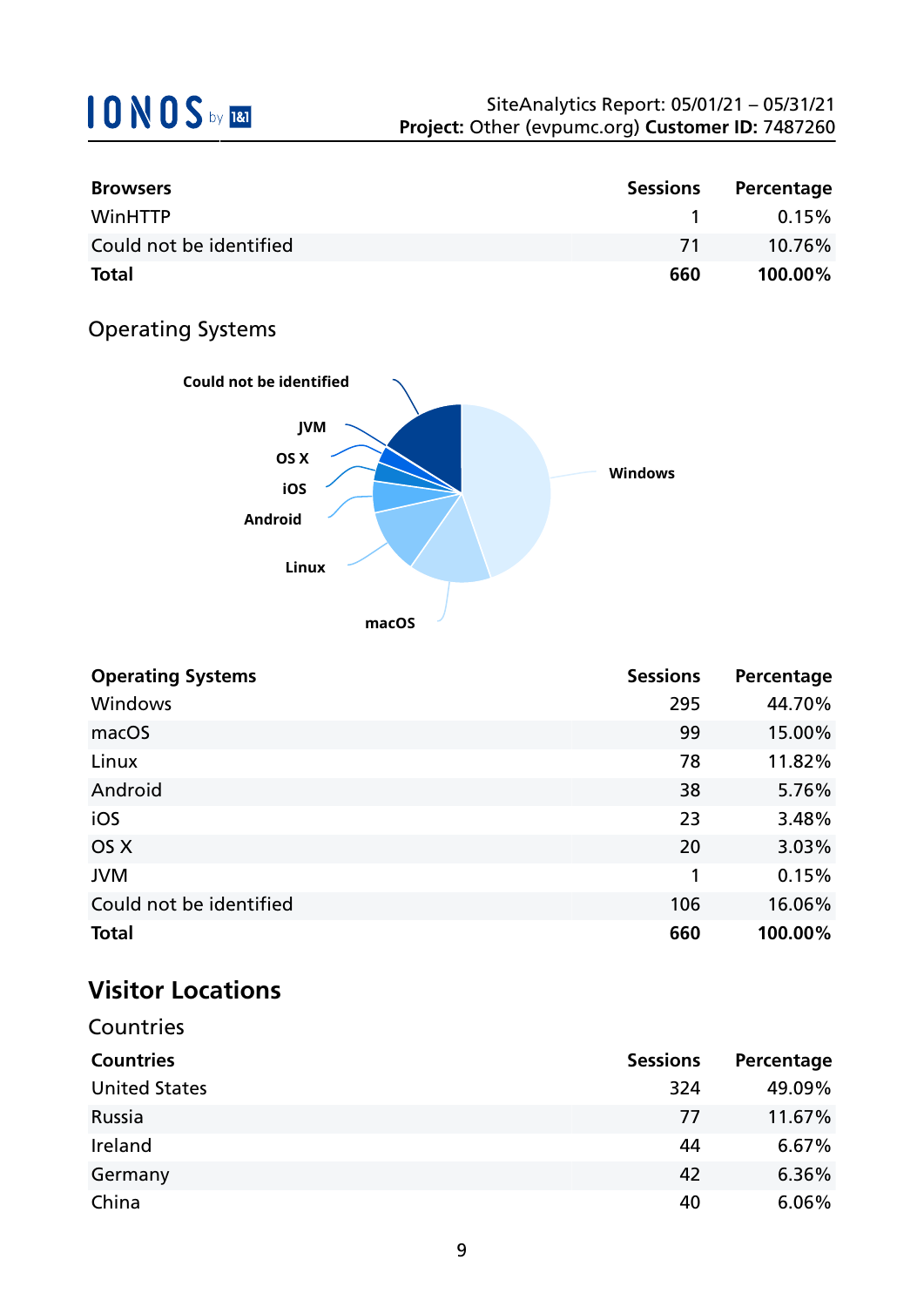| <b>Countries</b>        | <b>Sessions</b> | Percentage |
|-------------------------|-----------------|------------|
| Singapore               | 33              | 5.00%      |
| <b>United Kingdom</b>   | 18              | 2.73%      |
| Canada                  | 10              | 1.52%      |
| Hong Kong SAR China     | 9               | 1.36%      |
| Japan                   | 9               | 1.36%      |
| Finland                 | 7               | 1.06%      |
| France                  | 6               | 0.91%      |
| Belgium                 | 4               | 0.61%      |
| Netherlands             | 4               | 0.61%      |
| Ukraine                 | 4               | 0.61%      |
| <b>Brazil</b>           | 3               | 0.45%      |
| Poland                  | 3               | 0.45%      |
| Nigeria                 | $\overline{2}$  | 0.30%      |
| Turkey                  | $\overline{2}$  | 0.30%      |
| Austria                 | $\mathbf{1}$    | 0.15%      |
| Australia               | 1               | 0.15%      |
| <b>Bulgaria</b>         | 1               | 0.15%      |
| <b>Belarus</b>          | 1               | 0.15%      |
| Chile                   | 1               | 0.15%      |
| Colombia                | 1               | 0.15%      |
| Spain                   | 1               | 0.15%      |
| Ghana                   | 1               | 0.15%      |
| Indonesia               | 1               | 0.15%      |
| India                   |                 | 0.15%      |
| Iceland                 | 1               | 0.15%      |
| Panama                  | 1               | 0.15%      |
| Portugal                | 1               | 0.15%      |
| Sweden                  | 1               | 0.15%      |
| Taiwan                  | 1               | 0.15%      |
| Could not be identified | 4               | 0.61%      |
| <b>Total</b>            | 660             | 100.00%    |

### **Continents**

| <b>Continents</b>    |     | Sessions Percentage |
|----------------------|-----|---------------------|
| <b>North America</b> | 335 | 50.76%              |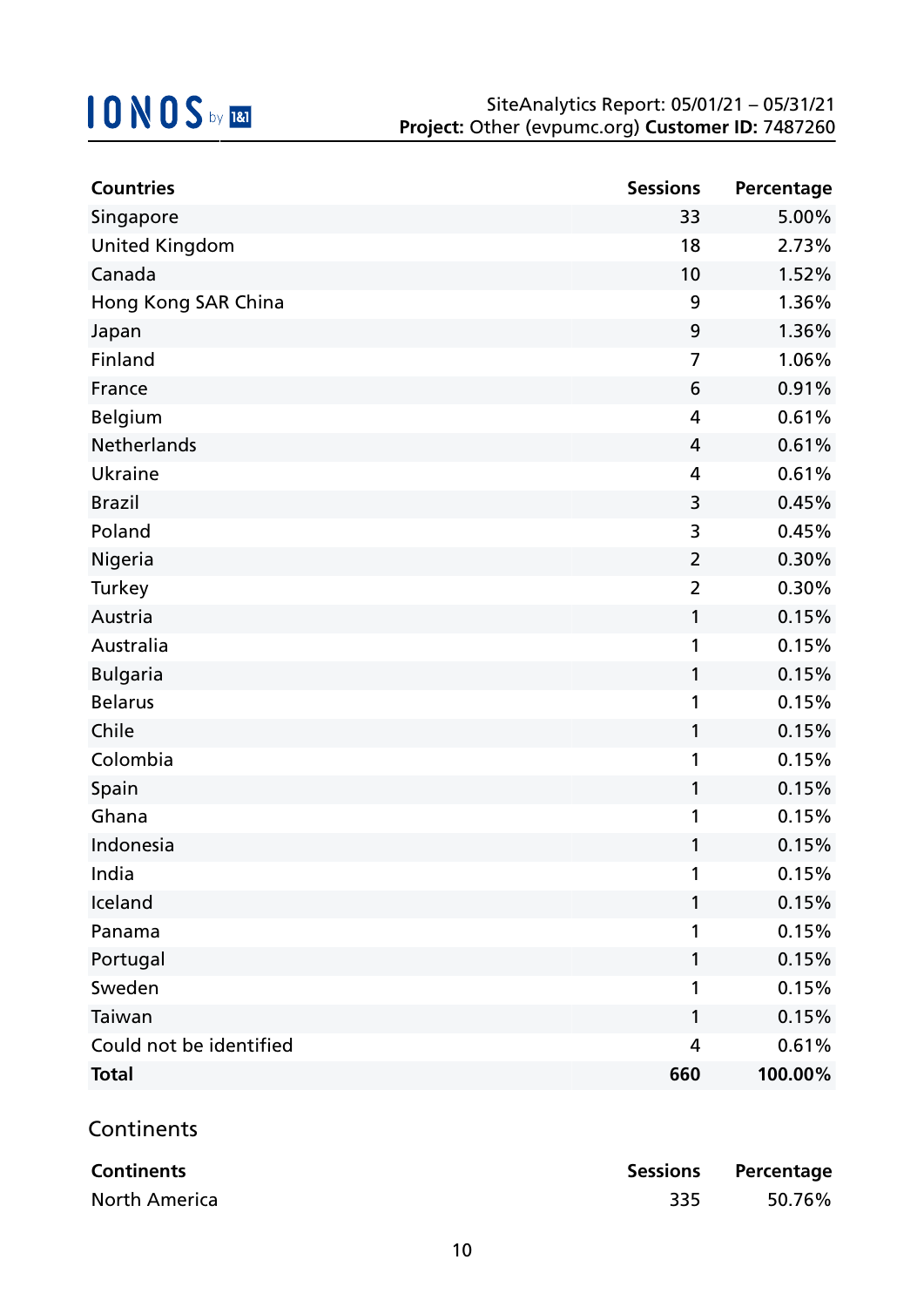| <b>Continents</b>       | <b>Sessions</b> | Percentage |
|-------------------------|-----------------|------------|
| Europe                  | 216             | 32.73%     |
| Asia                    | 96              | 14.55%     |
| South America           | 5               | 0.76%      |
| Africa                  | 3               | 0.45%      |
| Oceania                 | 1               | 0.15%      |
| Could not be identified | 4               | 0.61%      |
| <b>Total</b>            | 660             | 100.00%    |

## **Information about the evaluations**

### Visitors

This evaluation shows how many visitors accessed your website. Visitors are uniquely identified on the basis of the IP address and the browser ID. If a visitor goes to your website more than once a day, only one visitor is counted.

### Sessions

This evaluation shows the number of sessions. A session starts when a visitor accesses your website and ends when he or she leaves it. A session ends automatically after 30 minutes without activity. If a visitor goes to your website more than once a day, multiple sessions are counted.

### Search Engine Robots

This evaluation shows which search engine robots have accessed the pages of your website. Search engine robots automatically search the content of websites in order to keep search engine entries up to date.

### Most Frequently Visited Pages

This evaluation shows which pages of your website were visited most often.

#### Keywords

This evaluations shows the keywords with which your website was most commonly found in search engines.

### Referring Pages

This evaluation shows the websites from which visitors were transferred to your website.